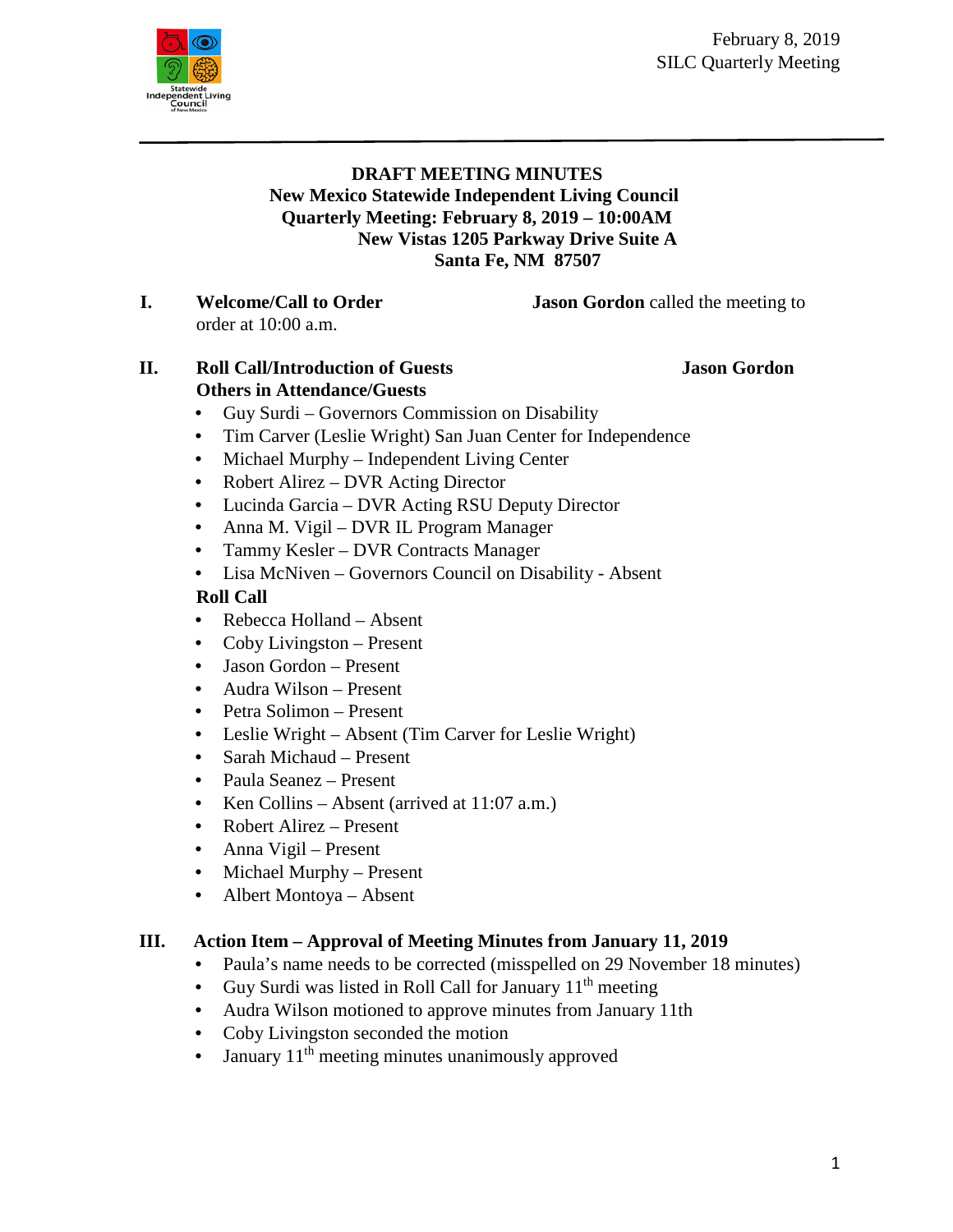

Jason Gordon – before we move to the next action item we had Lisa McNiven, Governors Council on Disability schedule to give a presentation on Emergency Preparedness; unfortunately, she cannot be here but I or Coby will follow up with her to reschedule for a later date.

## **IV. Action Item – Approval of February 8, 2019 Meeting Agenda**

- Coby Livingstone motioned to approve the February 8, 2019 agenda
- Petra Solimon seconded the motion
- February 8, 2019 agenda unanimously approved

#### **V. Action Item – Discussion: SILC Coordinator position/Consideration of quotes for SILC meetings**

- Tammy Kesler DVR Contracts Manager handed out confidentiality and standards agreement. Tammy Kesler has read the agreement aloud
- Discussion about the quote an evaluation committee was formed
- Evaluation Committee Michael Murphy, Guy Surdi, Tim Carver, Sarah Michaud
- Tim Carver had recused himself as he has given a support letter to R&R **Consulting**
- Concerns Michael Murphy SOW proposal goes beyond roles almost like taking on SILC members role and responsibilities/duties. Sarah Michaud – I don't see anything that states or shows how to meet the  $SOW - it$  is concerning how  $R\&R$ Consulting will do the work. Paula Seanez – I am in agreement with Sarah Michaud. Audra Wilson, Michael Murphy and Sarah Michaud indicated they have not had a "working" relationship with R&R Consulting and their Centers for Independent Living.
- Audra Wilson motioned to reject the RFQ
- Paula Seanez seconded the motion
- RFQ unanimously rejected

#### **VI. Action Item – Discussion: Notification methods for SILC meetings**

- Coby Livingstone wants more social media presence for SILC
- Michael Murphy suggested to hold off on social media until the SILC Coordinator position is filled
- Discussion cost of advertising in certain newspapers is costly
- Audra Wilson motioned to keep advertisements of SILC meetings and RFQ or RFP's in The New Mexican and Albuquerque Journal and discontinue advertisement in Hobbs
- Paula Seanez seconded the motion
- Advertising in The New Mexican and Albuquerque Journal unanimously approved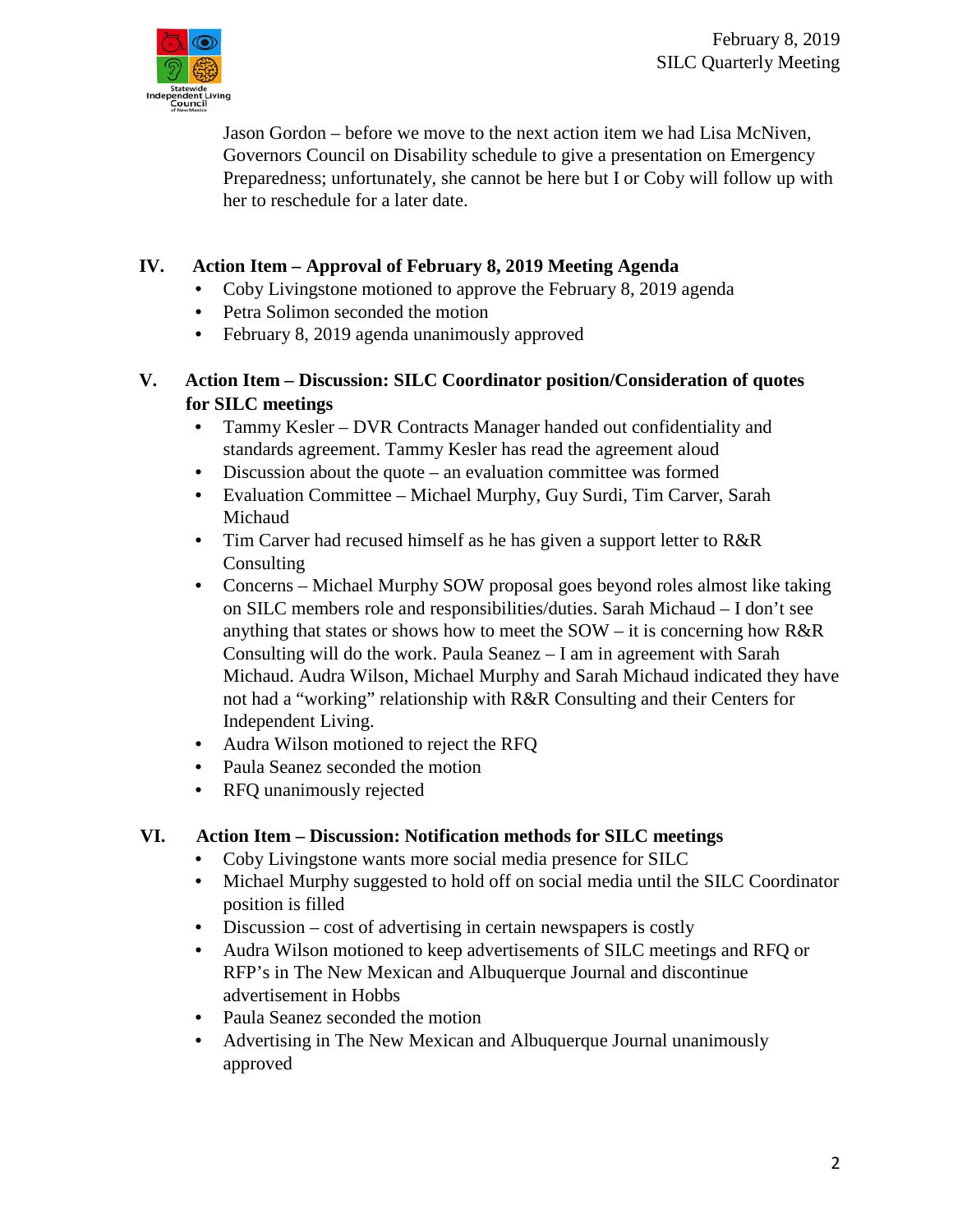- Paula Seanez we need to establish a subcommittee to review and amend the current SOW for the SILC Coordinator. Paula Seanez motioned to establish committee. Coby Livingstone seconded. Unanimously approved
- The evaluation committee members are: Paula Seanez, Ken Collins, Guy Surdi, Audra Wilson and Coby Livingstone. They will establish a SOW and timeline.
- Guy Surdi wants to set up a conference call for the subcommittee of the SILC Coordinator position.

## **VII. Action Item – Discussion: Advancement of SILC Projects/SPIL goals**

- Ken Collins motioned to form a Strategic Plan Committee
- Coby Livingstone seconded the motion
- Unanimously approved
- The following members will serve on the Strategic Planning Committee: Ken Collins, Jason Gordon, Petra Solimon, and Rebecca Holland

## **VIII. SILC Chair Report**

• Jason Gordon – SILC Chair: the 704 PPR Report was completed and submitted. It was more work than expected. Thanks to the DSE/Anna Vigil for her hard work on this report.

## **IX. SPIL Updates and Public Forums**

- Audra Wilson the SPIL will remain we will not change anything at this time. DRAD was a success a 3 hour presentation, people from around the state attended. Sarah Michaud will provide a report.
- Sarah Michaud (briefly) attendees do not know what SILC is, agencies need to work better with rural communities, need access, transportation is the primary need, youth will get lost if not engaged if they are not involved in DVR or IL
- Sarah Michaud I want to give TJ credit he was conducting I&R on site during DRAD
- Sarah Michaud/Audra Wilson will compile report

# **X. State Agency Reports/Updates**

- **a. DVR (Robert Alirez) –** appointed on January 10, 2019. Testified at LFC we are still on order of selection. I appointed Lucinda Garcia as the acting RSU Deputy Director. Working with SPO Director for rapid hire. April 24-25 tentatively for a Domestic Violence class. Will have an active shooter class in the future. Report available upon request.
- **b. New Mexico Commission for the Blind (Greg Trapp) – Absent**
- **c. AIVRS Program (Paula Seanez) – will email report to Anna**

## **XI. CIL Reports/Updates**